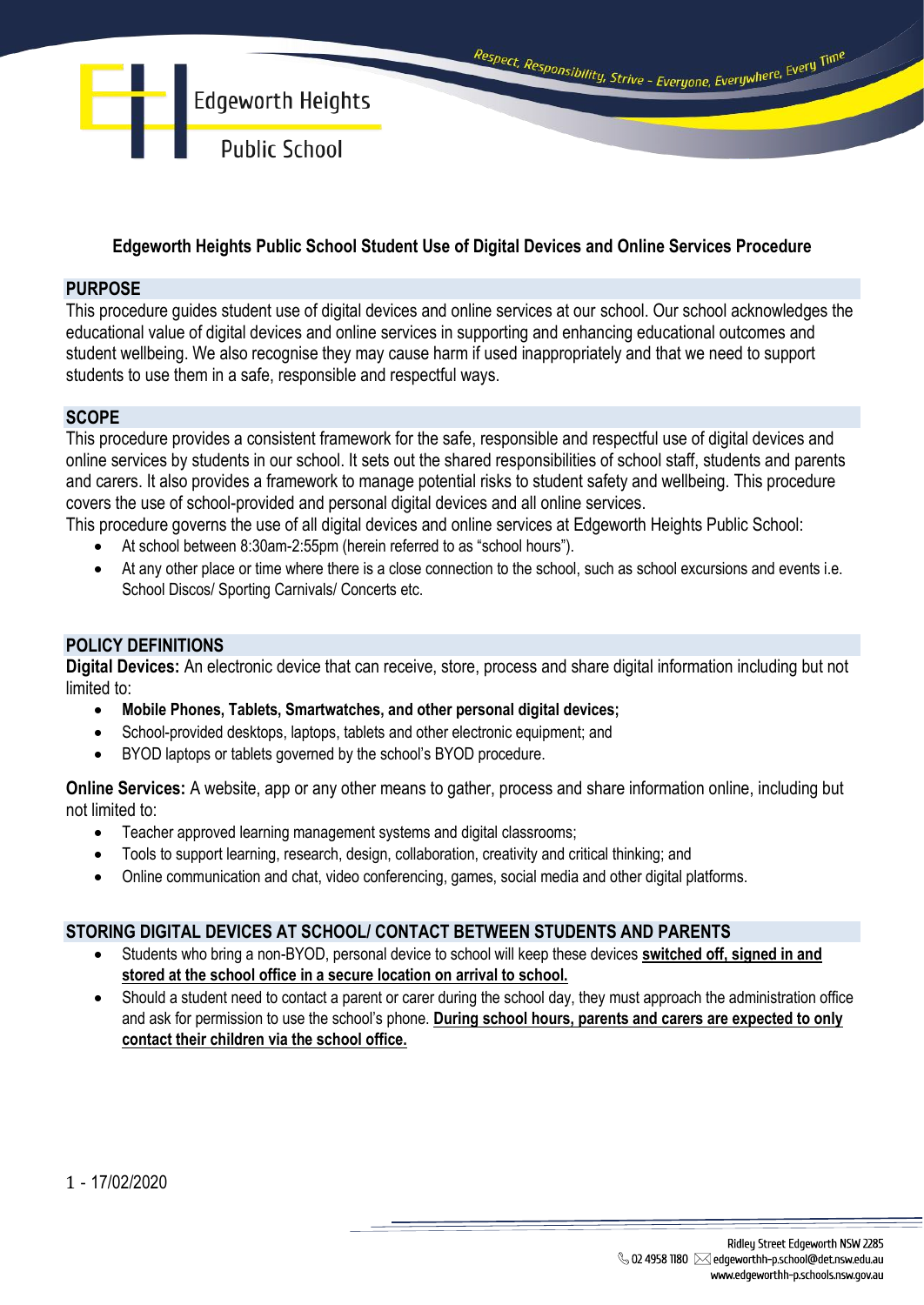

## **BREACHES**

Students can be in breach of this procedure if their use of digital devices and online services is:

- Not educational use;
- Not directed by a teacher:
- Restricted under this procedure; or
- Restricted under the Digital Devices and Online Services Student Agreement.

## **CONSEQUENCES FOR INAPPROPRIATE USE**

Any breach of this procedure is considered inappropriate behaviour, whether this is in the classroom, in the playground or online. Consequences for a breach will be clearly defined through the schools Positive Behaviour for Learning (PBL) expectations, and can (depending on severity of breach) include:

- Warning from a teacher;
- Temporary or permanent restrictions from accessing digital devices;
- Confiscation of personal digital device/s until the end of the day;
- Loss of lunchtime play or time spent at the Reflect and Reset Room (R&R);
- Teacher and/or principal meeting with the student's parents and/or carers;
- Suspension and possible Police and/or Child Wellbeing involvement for serious breaches; and
- Any breach, and its consequence/s, will be recorded in the school's behaviour database.

For more details on identifying the severity of breaches and their consequences, see 'Responding to breaches' process chart below.

### **EXEMPTIONS**

An exemption from parts of this policy or the school procedure can be requested from the principal by parents, carers, school counsellors and other student support staff, and, if required, students themselves. This may cover times when or places where use would otherwise be restricted. Except where required by law, the school principal has discretion to consider and approve exemptions and to choose which parts of the school procedure the exemption applies. The exemption may be ongoing or for a certain time period.

### **COMPLAINTS**

If a student, parent or carer has a complaint under this procedure, they should first follow our school's complaints process. If the issue cannot be resolved, please refer to the Department's guide for making a complaint about schools [\(http://education.nsw.gov.au/about-us/rights-and-accountability/complaints-compliments-and-suggestions\)](http://education.nsw.gov.au/about-us/rights-and-accountability/complaints-compliments-and-suggestions).

### **REVIEW**

The principal and delegated staff will review this procedure annually.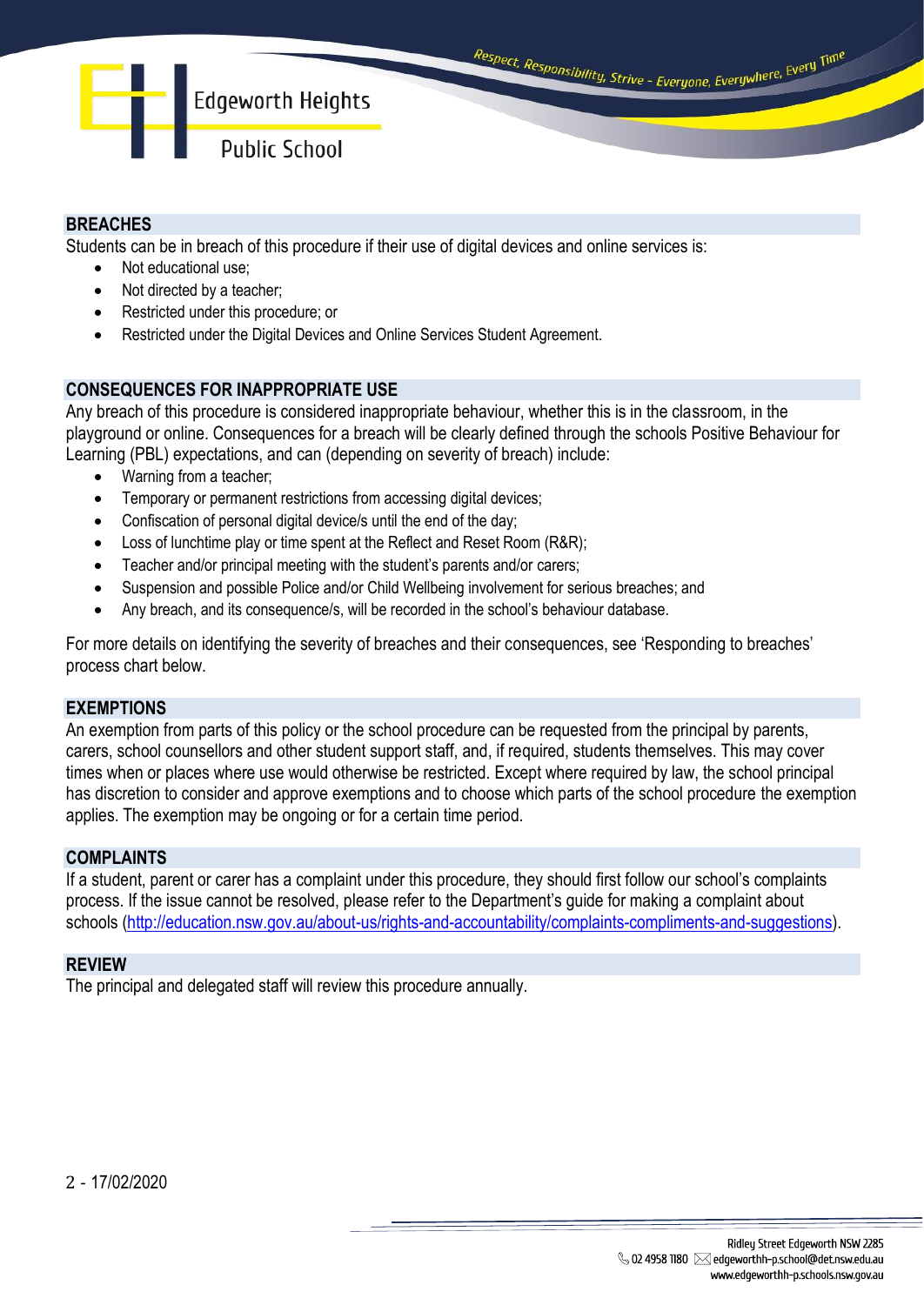# **RESPONSIBILITIES AND OBLIGATIONS**

#### **For students:**

- Students will follow the Use of Digital Devices and Online Services Student Agreement and all reasonable staff directions regarding their use of digital devices and online services, including when, where and how students are allowed to use digital devices and online services.
- Students will return a completed student agreement before using any digital device or online service, including personal digital devices.
- **Students are not encouraged to bring personal devices to school.**
- Students understand that they are responsible for any digital device that they bring to school and that the school will not accept any liability for personal devices that are lost or damaged.
- Students will keep any personal digital device switched off and store at the office during school hours, expect where directed by staff.
- During school hours, students will only contact their parents or carers from the school office.

#### **For staff**:

- Staff will set and uphold agreed school expectations for the use of digital devices and online services, in line with the procedure and the department's policy.
- Staff will model appropriate and educational use of digital devices and online services, in line with the department's Code of Conduct.
- Staff will follow the school's behaviour management plan when they respond to any incident of inappropriate student behaviour relating to the use of digital devices or online services, with due consideration given to severity and mitigating factors.
- The principal and delegated staff will annually review this procedure, the school's behaviour management plan and any other relevant document to provide clear, consistent, whole-school instructions for teachers when responding to inappropriate student behaviour.

### **For parents and carers:**

- Parents and carers will read the student agreement with their child, and sign the document on their child's behalf, before their child can use a digital device at school.
- Parents and carers will support this procedure, including consequences for breaches, and will model the safe, informed and responsible use of digital devices and online services.
- Parents and carers are not encouraged to provide their children with non-BYOD, personal digital devices.
- **During school hours, parents and carers will only contact their child/ren via the school office.**